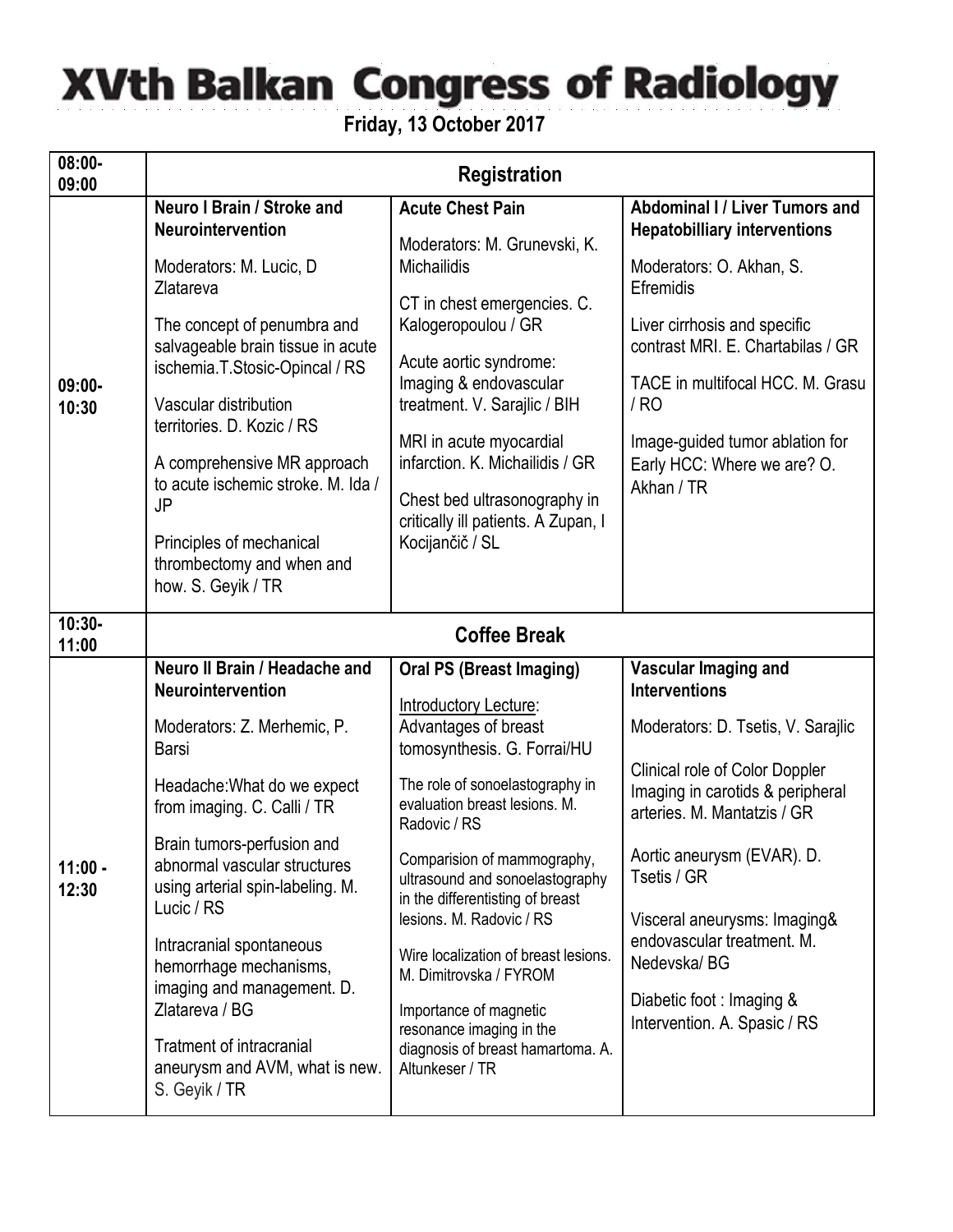## **XVth Balkan Congress of Radiology**

|                    | Research Symposium - Satellite Symposium                                                                                                                                                                             |                                                                                                                                                                                   |                                                                                                         |  |  |
|--------------------|----------------------------------------------------------------------------------------------------------------------------------------------------------------------------------------------------------------------|-----------------------------------------------------------------------------------------------------------------------------------------------------------------------------------|---------------------------------------------------------------------------------------------------------|--|--|
| $12:30 -$<br>13:30 | Quantitative MR and Applications: advanced MRI methods including MAGIC, 4D FLOW, IDEAL IQ, T2*,<br>CARDIAC T1 & T2 mapping and IVIM. A. Celik (GE)                                                                   |                                                                                                                                                                                   |                                                                                                         |  |  |
|                    | Delivering clinical insight, where and when it's needed. S. Isopescu, P. Blazsevácz (Philips)                                                                                                                        |                                                                                                                                                                                   |                                                                                                         |  |  |
|                    | Tips and Tricks of DWI Imaging: DWI background, how the sequence works, artifacts, aspects things to<br>consider to improve DWI imaging and advanced options like non-EPI DWI, DWI, FOCUS, etc. W.<br>Senczenko (GE) |                                                                                                                                                                                   |                                                                                                         |  |  |
| $13:30 -$<br>14:30 | <b>Lunch Break</b>                                                                                                                                                                                                   |                                                                                                                                                                                   |                                                                                                         |  |  |
|                    | Neuro III / Spine                                                                                                                                                                                                    | <b>Oral PS (Interventional</b>                                                                                                                                                    | <b>Imaging of Pelvic Pain (Female</b>                                                                   |  |  |
|                    | Moderators: C. Calli. L. Manchev                                                                                                                                                                                     | Radiology/ Uro Radilogy)                                                                                                                                                          | Genitalia)                                                                                              |  |  |
|                    | Spine infections. C. Calli / TR                                                                                                                                                                                      | Introductory Lecture:<br>Endovascular treatment of<br>brain aneurism-options and<br>devices for every anatomical<br>type. S. Sirakov / BG                                         | Moderators: S. Stojanovic, A. Sofic                                                                     |  |  |
|                    | Spinal tumors. Z. Merhemic / BIH                                                                                                                                                                                     |                                                                                                                                                                                   | Nongynecological causes of acute<br>and chronicpelvic pain. A. Sofic /<br>BIH                           |  |  |
|                    | Thoracolumbal trauma: an                                                                                                                                                                                             |                                                                                                                                                                                   |                                                                                                         |  |  |
|                    | update C. Calli / TR                                                                                                                                                                                                 | Determining complication<br>associated risk factors and<br>evaluating results of patients<br>undergoing computed tomography<br>guided transthoracic lung biopsy.<br>M. Sivri / TR | Endometriosis as a common                                                                               |  |  |
|                    | Imaging of postoperative spine.<br>S. Jevtic / BIH                                                                                                                                                                   |                                                                                                                                                                                   | cause of pelvic pain. M. Basta<br>Nikolic / RS                                                          |  |  |
|                    |                                                                                                                                                                                                                      |                                                                                                                                                                                   | Posttreatment causes of pelvic<br>pain (status after surgery and<br>interventional radiology). M. Secil |  |  |
|                    |                                                                                                                                                                                                                      | CT guided direct thrombin<br>injection to treat type II endoleak                                                                                                                  | /TR                                                                                                     |  |  |
| $14:30 -$<br>16:00 |                                                                                                                                                                                                                      | following endovascular repair of<br>abdominal aortic aneurysm. E.<br>Karras / GR                                                                                                  | Imaging of gynecological<br>emergencies. T. Matayoshi / JP                                              |  |  |
|                    |                                                                                                                                                                                                                      | Role of multidetector computed<br>tomography in the preoperative<br>evaluation of donor kidney. A.<br>Durur-Karakaya / TR                                                         |                                                                                                         |  |  |
|                    |                                                                                                                                                                                                                      | Comparison of superb micro-<br>vascular imaging (SMI) and<br>conventional doppler imaging<br>techniques for evaluating<br>testicular blood flow. M. Durmaz /<br><b>TR</b>         |                                                                                                         |  |  |
|                    |                                                                                                                                                                                                                      | Pelvic Relaxation on Dynamic MR<br>Defecography. A. Durur Karakaya<br>/TR                                                                                                         |                                                                                                         |  |  |
|                    |                                                                                                                                                                                                                      | The use of superb microvascular<br>imaging(SMI) technique for<br>evaluating ovarian blood flow and                                                                                |                                                                                                         |  |  |